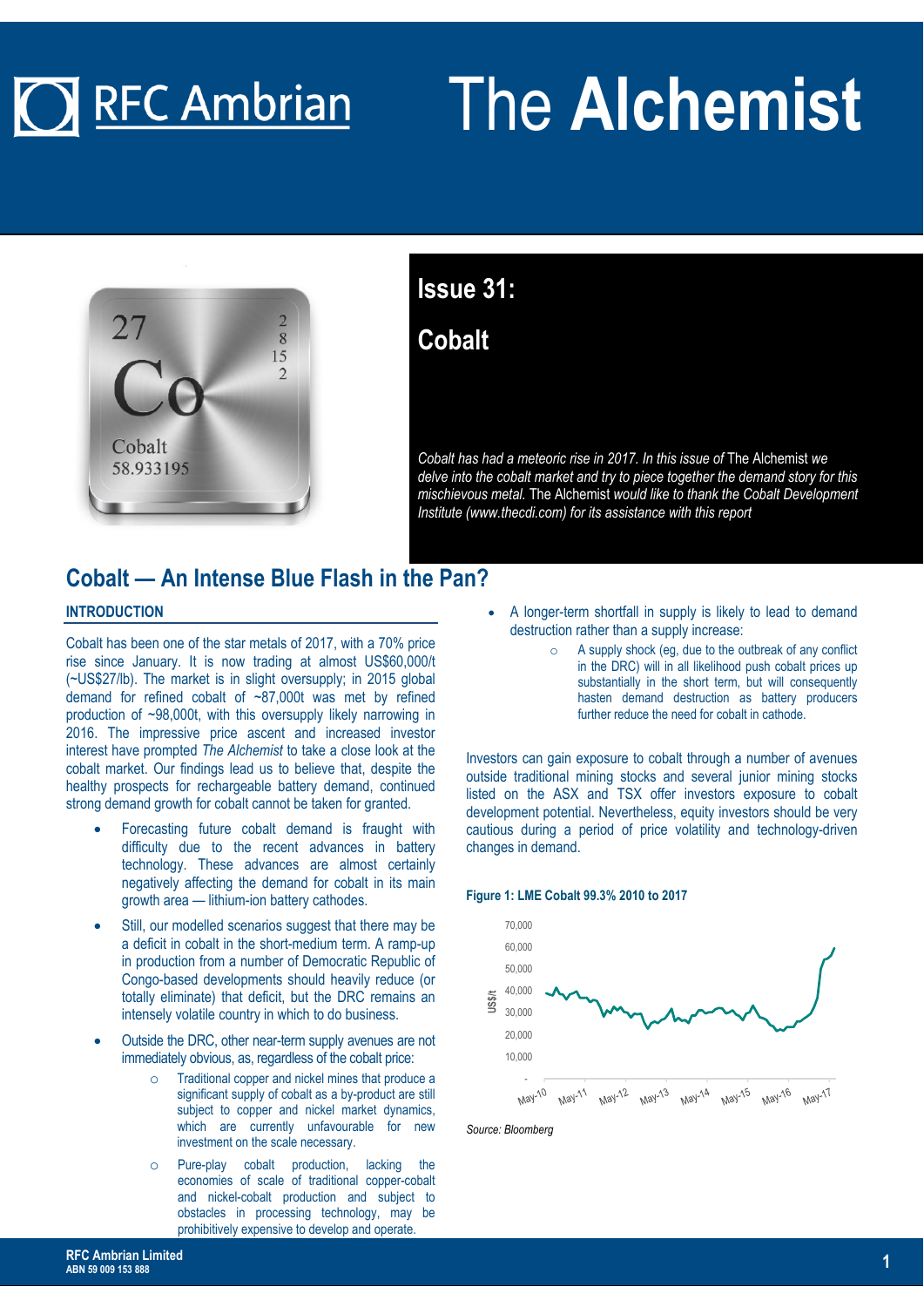#### **WHAT IS COBALT?**

Cobalt is a shiny, grey, brittle metal. It is very hard and can take a high polish. It's ferromagnetic, and thus capable of being magnetised. It is a transition group metal, with a close packed hexagonal (CPH) crystal structure at room temperature, but which changes at 421°C to a face-centred cubic form. The metal is rarely used as a structural material in its pure form, and is almost always found as an alloy or component of another system due to its favourable alloying properties and ability to maintain its magnetic properties at high temperatures (up to 1121°C). Cobalt is vital for the health of many organisms and is an important constituent of Vitamin B12.

There are approximately 30 principal cobalt-bearing minerals, and over 100 more that contain minor amounts of the metal.

#### **Table 1: Common Cobalt-bearing Minerals**

| <b>Name</b>  | <b>Formula</b>                                                                 |
|--------------|--------------------------------------------------------------------------------|
| Erythrite    | $Co3(AsO4)2.8H2O$                                                              |
| Skutterudite | (Co.Ni)As3                                                                     |
| Cobaltite    | CoAsS                                                                          |
| Carollite    | Cu(Co,Ni) <sub>2</sub> S <sub>4</sub>                                          |
| Linnaeite    | $Co^{2} + Co^{3} + S_{4}$                                                      |
| Asbolite     | (Ni,Co) <sub>2</sub> -xMn <sup>4</sup> +(O,OH) <sub>4</sub> .nH <sub>2</sub> O |

*Source: The Alchemist* 

Cobalt is considered a 'technology enabler' as it is a critical element of many of the most important innovations in the energy and industrial sectors. It also forms the basis of many advanced biomedical applications. The importance — and potential criticality — of cobalt has led the US Government to label it a strategic metal and the EU to include it on a list of critical metals.

#### **THE MISCHIEVOUS MINE SPRITE**

The name cobalt apparently originates from the Erzgebirge ('Ore Mountains') region of Saxony, an area straddling the German and Czech border near Dresden, a major historic silver mining centre. At a loss to explain the numerous health and mineral processing issues caused by the arsenical cobalt in the minerals cobaltite (CoAsS) and smaltite (CoAs2), Medieval miners surmised that they must be the work of a malignant sprite that frequented the mines — a 'kobold'. In the 1730s, Swedish chemist Georg Brandt isolated a substance from the ore and named it *cobalt regulus*. Further scientific work in the 1780s showed that this was in fact a new element, which was then named cobalt.

Cobalt use goes back to at least 2000BC. Cobalt compounds, although not identified as such, gave a rich, blue colour to glazes, ceramics and glass across the world. Examples of this include pottery from ancient Persia, Egypt, Pompeii and the Tang dynasty in China. The main use of cobalt remained as a colouring agent right up to the early 20<sup>th</sup> Century. From the 1920s to the 1990s, advances in materials technology led to the increasing use of cobalt in alloys, catalysts and magnets, and in the early 1990s the first lithium-ion battery was commercialised by Sony. This heralded the beginning of cobalt as a battery material.

#### **GEOLOGY OF COBALT DEPOSITS**

Like many niche metals, cobalt is relatively common in the Earth's crust; it is the 33rd most abundant element. However, it is not found in its 'native' form in nature, and it is relatively rare to find in economically exploitable concentrations. In seeking to understand the supply and demand dynamics of cobalt, it is important to understand the geological constraints that underpin its production:

- Cobalt is found economically in four main deposit types, with one of these making up the vast bulk of mined supply.
- Geological conditions of cobalt formation also influence to a large degree how cobalt is processed from cobalt-containing ore.

#### **Figure 2: Cobaltite in Matrix**



**Source: The Alchemist** 

#### **Table 2: Major Cobalt Deposit Types**

| <b>Deposit type</b>          | <b>Formation</b>                                                                                                                                                                         | <b>Major examples</b>                                                       | Prod    |
|------------------------------|------------------------------------------------------------------------------------------------------------------------------------------------------------------------------------------|-----------------------------------------------------------------------------|---------|
| Sediment-<br>hosted          | Diagenetic processes in<br>a near-shore or saline<br>lagoon environment<br>convert sea water<br>sulphates to sulphides<br>and concentrate metallic<br>elements sourced from<br>sediments | Tenke<br>Fungurume,<br>Democratic<br>Republic of<br>Congo                   | $-63%$  |
| Hydrothermal<br>volcanogenic | Precipitation of minerals<br>from hydrothermal fluids<br>passing through the host<br>rock                                                                                                | Bou-Azzer,<br>Morocco                                                       | $-2%$   |
| Magmatic<br>sulphide         | Liquid sulphide phase is<br>concentrated in magmas.<br>This phase preferentially<br>collects and concentrates<br>metallic elements such<br>as cobalt                                     | Noril'sk, Russia;<br>Sudbury, Ontario,<br>Canada:<br>Kambalda,<br>Australia | $~10\%$ |
| Laterite                     | Tropical weathering<br>causes the breakdown of<br>cobalt silicates and<br>sulphides in ultramafic<br>bodies, enriching<br>weathered rocks                                                | Moa, Cuba;<br>Ambatovy,<br>Madagascar                                       | $-25%$  |

*Source: The Alchemist*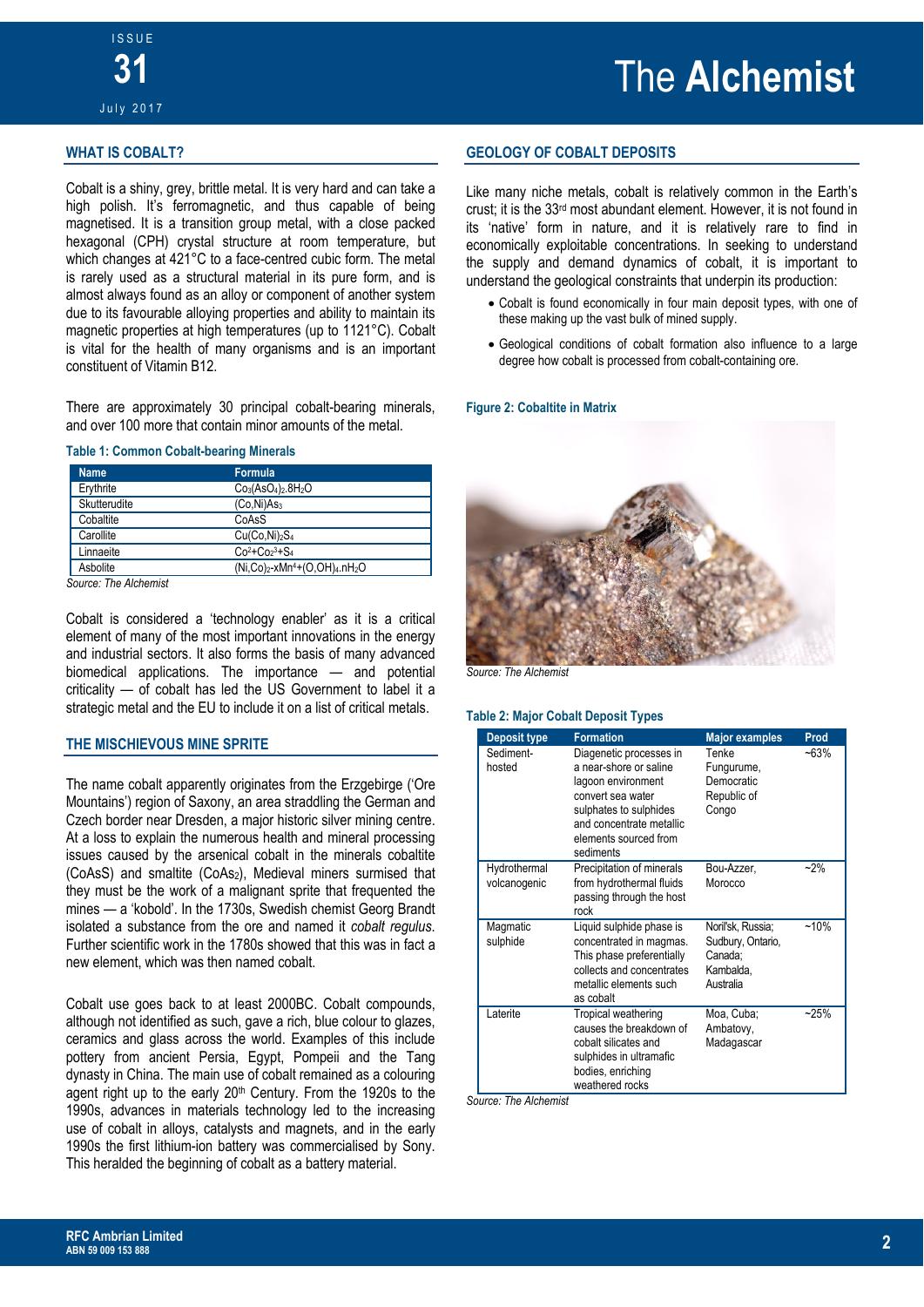

### The **Alchemist**

#### **Figure 3: World Cobalt Production 2016**



*Source: USGS, CDI, SNL* 

#### **SUPPLY**

Over 95% of the world's mined cobalt is produced as a byproduct of copper and nickel. The DRC supplies over 50% of the world's mined supply and China produces over 40% of the world's refined cobalt material.

It should be noted that the DRC and Zambia have substantial informal mining industries that mine and process raw materials across the entire spectrum. Many NGOs have raised serious concerns about the potential for cobalt sourced from child and enforced labour to enter the supply chain, and have placed pressure on cobalt purchasers to ensure the transparency and legality of their cobalt supply. An analysis of the USGS estimates of total DRC cobalt production vs. publicly-reported production from SNL suggests that the informal sector could account for between 8-10,000tpa of mined cobalt production.

#### **Figure 4: World Cobalt Supply and Demand, 1995-2015**



Over 90% of cobalt is produced as by-product of copper and nickel mining. Historically, given that the cobalt market has been in near constant oversupply (when adding stockpiles and mined metal), supply has been driven by copper and nickel supply-demand dynamics — a prime example being the copper price-driven idling of the Katanga copper-cobalt mine complex in the DRC in late 2015, which removed ~3% of the world's cobalt supply. With the recent acceleration in demand for cobalt, it appears that the market is seeing a decoupling of the cobalt price from copper and nickel dynamics, and cobalt (at least in the short term) may be overtaking these two as the key value driver in some of the mines where it is produced. This may have the effect of increasing mine life or keeping open copper and nickel mines when they previously may have been uneconomic.

#### **FROM MINE TO MARKET**

The market in refined cobalt production is dominated by China, which accounts for 40% of refined cobalt production. Most of China's unrefined cobalt comes from the DRC (recent statistics suggest the figure is around 60%).

The overall worldwide production of refined cobalt is split roughly 60:40 between cobalt produced at vertically-integrated nickel or copper mine and refinery sites and standalone metal refineries.

#### *Source: USGS*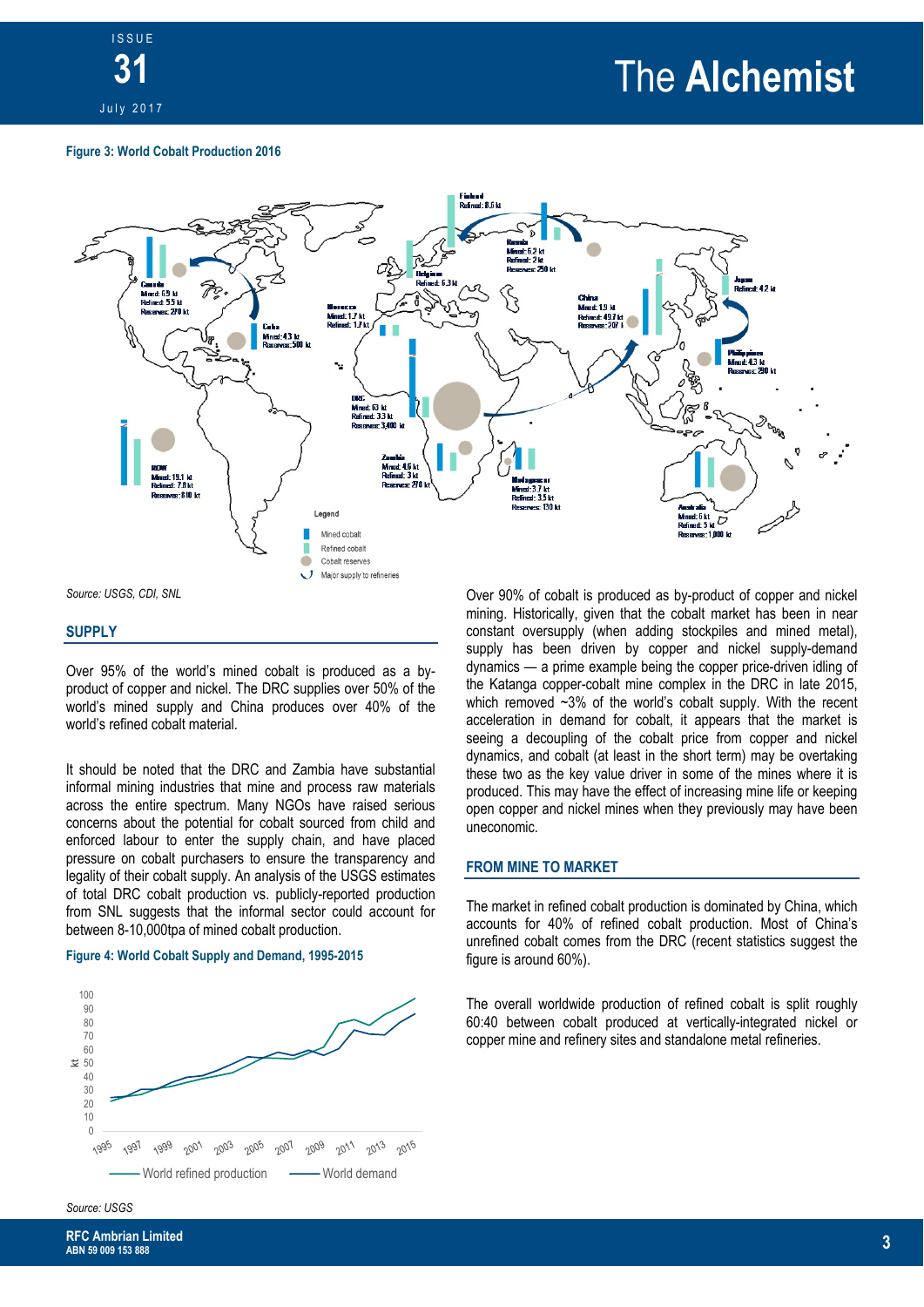## The **Alchemist**

#### **Table 3: Major Cobalt-Producing and Refining Countries**

| <b>Country</b> | <b>Mine</b>  | <b>Refine</b> | <b>Approximate surplus</b><br>(Mined-Refined) (t) | <b>Supply chain</b>                            | <b>Major facilities</b> |
|----------------|--------------|---------------|---------------------------------------------------|------------------------------------------------|-------------------------|
| Australia      | ✓            | ✓             | 1.000                                             | Surplus exported to Japan                      | Murrin Murrin           |
| Belgium        |              | ✓             | (6,300)                                           | Imported from DRC, Australia, and<br>recycling | Umicore facilities      |
| Canada         | ✓            | ✓             | 1.400                                             | Surplus exported to Norway, USA, ROW           | Saskatchewan            |
| China          | $\checkmark$ | $\checkmark$  | (42,000)                                          | Imported from DRC                              | Various                 |
| Cuba           | $\checkmark$ |               | 4,300                                             | <b>Exported to Canada</b>                      | Moa                     |
| <b>DRC</b>     | $\checkmark$ | ✓             | 59,700                                            | Surplus exported to China, Belgium, ROW        | Various                 |
| Finland        |              | ✓             | (8,600)                                           | Imported from Russia, ROW                      | Kokkola, Harjavalta     |
| Japan          |              | ✓             | (4,250)                                           | Imported from Australia and Philippines        | Niihama                 |
| Madagascar     | $\checkmark$ | ✓             | Negligible                                        | Mine/refine in balance                         | Ambatovy                |
| Morocco        | $\checkmark$ | $\checkmark$  | Negligible                                        | Mine/refine in balance                         | Bou-Azzer               |
| Philippines    | $\checkmark$ |               | 4,300                                             | Exported to Japan                              | Taganito                |
| Russia         | ✓            | $\checkmark$  | 4,200                                             | Surplus exported to Finland                    | Norilsk Polar Division  |
| Zambia         | $\checkmark$ | ✓             | 1.600                                             | Surplus exported to China, ROW                 | Chambishi               |

#### *Source: CDI, SNL, USGS*

Within China, the largest producers of refined cobalt are Huayu Cobalt Co, Jinchuan and the GEM Group. Outside China, large, integrated operations such as Ambatovy, Madagascar (operated by Sherritt International), Murrin Murrin, Western Australia, and Bou-Azzer, Morocco, mine and refine cobalt. Standalone copper and nickel refineries, such as Kokkola and Harjavalta in Finland, Niihama in Japan and Chambishi in Zambia, process concentrates and semi-refined cobalt from sources across the world.

Cobalt processing generally begins only after the primary metal (usually copper or nickel) has been concentrated and extracted. The processes are often unique to the mineralogy of the ore exploited. There are three basic processes used for cobalt extraction: hydrometallurgy (including solvent extraction;<br>electrolysis and electro-winning), pyrometallurgy and electrolysis and electro-winning), pyrometallurgy and vapometallurgy.

In hydrometallurgy, metals are separated using differences in solubility and electrochemical properties while in the solution. One of the most common hydrometallurgical processes is pressure acid leaching (PAL). PAL involves pre-heating slurried ore and mixing it with concentrated sulphuric acid at high temperature and pressure to convert nickel and cobalt to soluble sulphate salts. These are then fed into a counter-current decantation circuit where the enriched slurry is washed to produce a clear solution of nickel and cobalt and a solid residue. Nickel, cobalt and other sulphides are then precipitated through a reaction with injected hydrogen sulphide. The mixed metal sulphide is refined through re-leaching with oxygen at high pressure. This coverts the sulphide to a metal sulphate phase. Iron and copper are then removed using chemical reactions and the cobalt is separated from the nickel using an organic reagent.



*Source: metalpedia.asianmetal.com* 

Cobalt-containing nickel sulphide ores are treated using a modified PAL process known as the Sherritt Process, named after Sherritt International. In this, sulphide concentrate containing less than 1% cobalt is pressure leached at high temperatures in an ammonia solution. Both copper and nickel are removed in a series of chemical reduction processes, leaving only nickel and cobalt sulphides. Pressure leaching with air, sulphuric acid and ammonia recovers more nickel before cobalt powder is added as seed to precipitate cobalt in a hydrogen gas atmosphere.

In pyrometallurgical processes, heat is used to separate metals based on differences in physical and chemical characteristics. These methods are mainly used for magmatic sulphide ores. Flash smelting is commonly used, where dry concentrates are fed into the furnace with a pre-heated air or oxygen mixture. Nickel and cobalt are recovered as a sulphide matte, while iron is recovered in slag and sulphur in sulphur dioxide gas. Smelting can produce a variety of nickel/cobalt products, such as carbonates and oxides.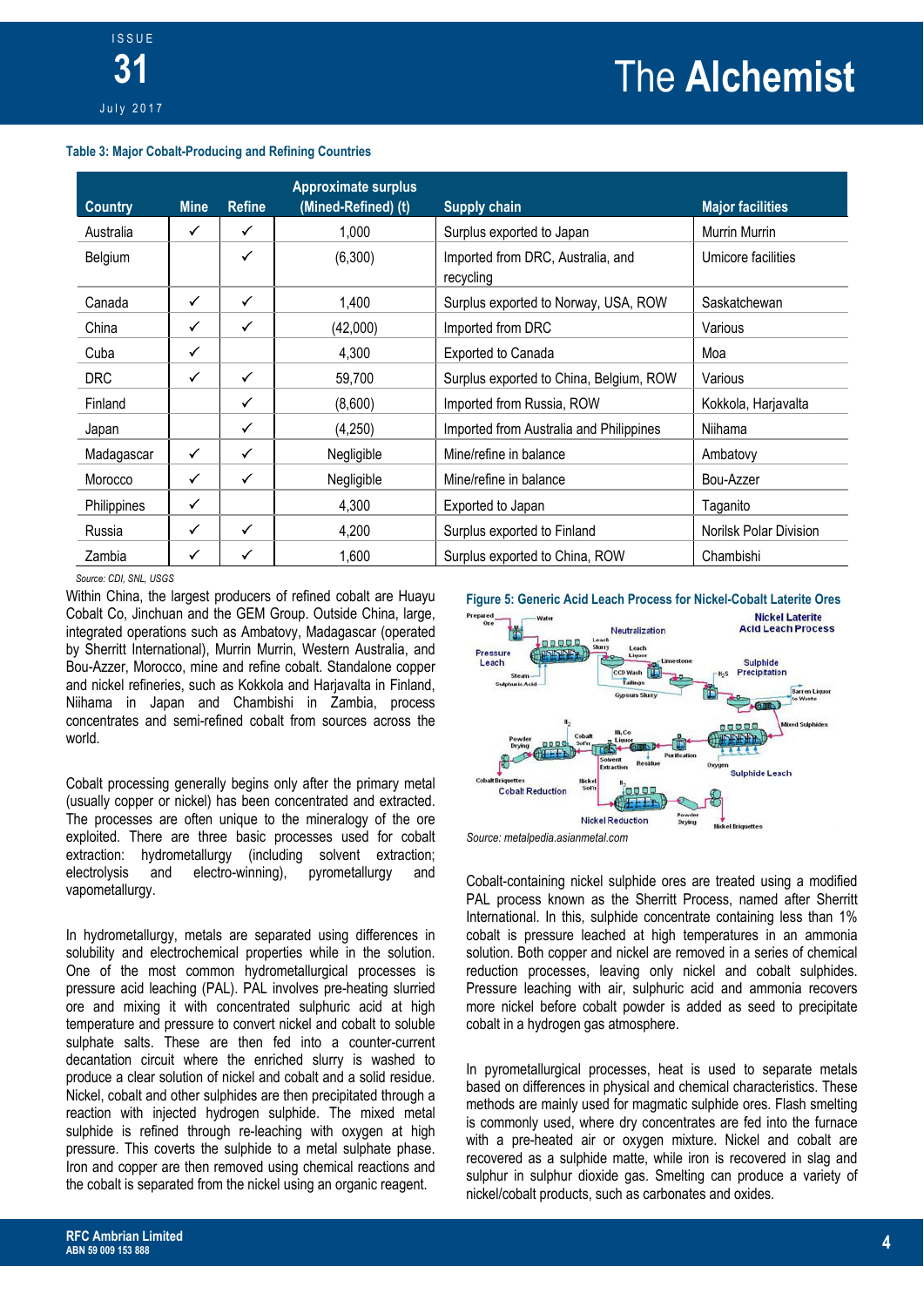Cobalt is usually extracted from these smelting products using electrolytic processes where a cobalt anode dissolves in an electrolytic cell and deposits cobalt ions onto a cathode.

Vapometallurgy is a modern process that is effective for processing lateritic ores. Nickel and cobalt metal can be recovered and refined directly from the ore, matte or concentrate. The metal in the ore is vaporised using carbon monoxide and other gases. This vapour then passes to a separate chamber where metal is deposited. This is a streamlined process that mainly operates at atmospheric pressure.

Cobalt is produced as powders, briquettes, cathodes, rounds and ingots depending on its end-use. Most speciality manufacturers of cobalt worldwide can supply cobalt to numerous specifications. The most common forms of cobalt product are outlined below.

#### **Table 4: Cobalt End-products**

| <b>Product</b>                              | <b>Use</b>                                                                                                                                                                             |
|---------------------------------------------|----------------------------------------------------------------------------------------------------------------------------------------------------------------------------------------|
| <b>Battery Grade</b><br><b>Cobalt Oxide</b> | Used as precursors for the battery cathode materials for<br>lithium-ion and lithium-polymer batteries                                                                                  |
| <b>Mixed Metal</b><br>Hydroxide             | Specially made to individual customer specification as<br>precursors to lithium mixed metal oxides that serve as<br>cathode materials for lithium-ion and lithium-polymer<br>batteries |
| <b>Fine Cobalt</b><br>Powder                | Used as an additive in rechargeable alkaline nickel<br>cathode-based batteries                                                                                                         |
| Cobalt<br>Hydroxide                         | Used as a conductive additive in the cathode of<br>rechargeable alkaline nickel cathode-based batteries                                                                                |
| Cobalt<br>Sulphate                          | Used as a raw material to produce cobalt precursors and<br>cobalt-based cathode materials for lithium-ion and lithium-<br>polymer batteries                                            |

*Source: The Alchemist* 

#### **Figure 6: Cobalt Sulphate Powder**



*Source: The Alchemist*

#### **PRICING AND TRADING**

Over the years numerous attempts have been made to determine a cobalt price discovery mechanism. In 1999 Western Mining Corporation (now owned by BHP) began selling cobalt on its website through a system known as COSS (the Cobalt Open Sales System). It was joined in 2000 by OMG (now Freeport Cobalt), but by 2008 BHP had suspended the system.

### The **Alchemist**

Since 1997 *Metal Bulletin* has published an online log of the deals, bids, offers and assessments that are reported to it, as well as detailed specifications for its cobalt prices. It has played a key role in providing a reference price for low-grade, 99.3% min cobalt and highgrade, 99.8% min cobalt metal. Prices have been published twice a week and have been used by sellers and buyers as a basis for the pricing of long-term contracts between producers, traders and consumers.

#### **Figure 7: Metal Bulletin 99.3% Cobalt Price, 1995-2010**



*Source: CDI* 

Since 2010 the LME has been trading cobalt and the main price reference has been the *London Metal Bulletin* free-market quotation. Average volume has generally been low, but in the latter half of 2016 and early 2017 trading volumes increased substantially, with a rising number of market participants trading and stockpiling cobalt metal and tracking prices. However, cobalt buyers are still largely resistant to exchange-basis pricing.

Concerns have been raised about using the LME as a pricing reference, with some industry participants arguing that that the cobalt metal business was too small to justify an effective terminal exchange contract and that such small markets are best left to industry participants to monitor and determine viable pricing. There is some concern that low liquidity levels can result in increases in price volatility and spread levels.

#### **Table 5: LME Physical Specifications for Cobalt**

| <b>Spec</b> | <b>Detail</b>                                                                   |
|-------------|---------------------------------------------------------------------------------|
| Quality     | Cobalt with a minimum of 99.3% purity                                           |
| Shape       | Cathodes (broken or cut), ingots, briquettes, rounds and coarse<br>grain powder |
| Lot Size    | 1 tonne                                                                         |
| Warrant     | 1 tonne (with a tolerance of $+/- 2\%)$                                         |
|             | Source: London Metals Exchange                                                  |

#### **COBALT END-USE**

Historically, superalloy construction was the main end-use for cobalt. Superalloys are defined as "alloys developed for elevated temperature service, where relatively severe mechanical stressing is encountered and high surface stability is frequently required". The driving force behind their development was the jet engine, which has required ever higher operating temperatures. The use of the alloys has, however, extended into many other fields, such as of turbines, space vehicles, rocket motors, nuclear reactors and power plants.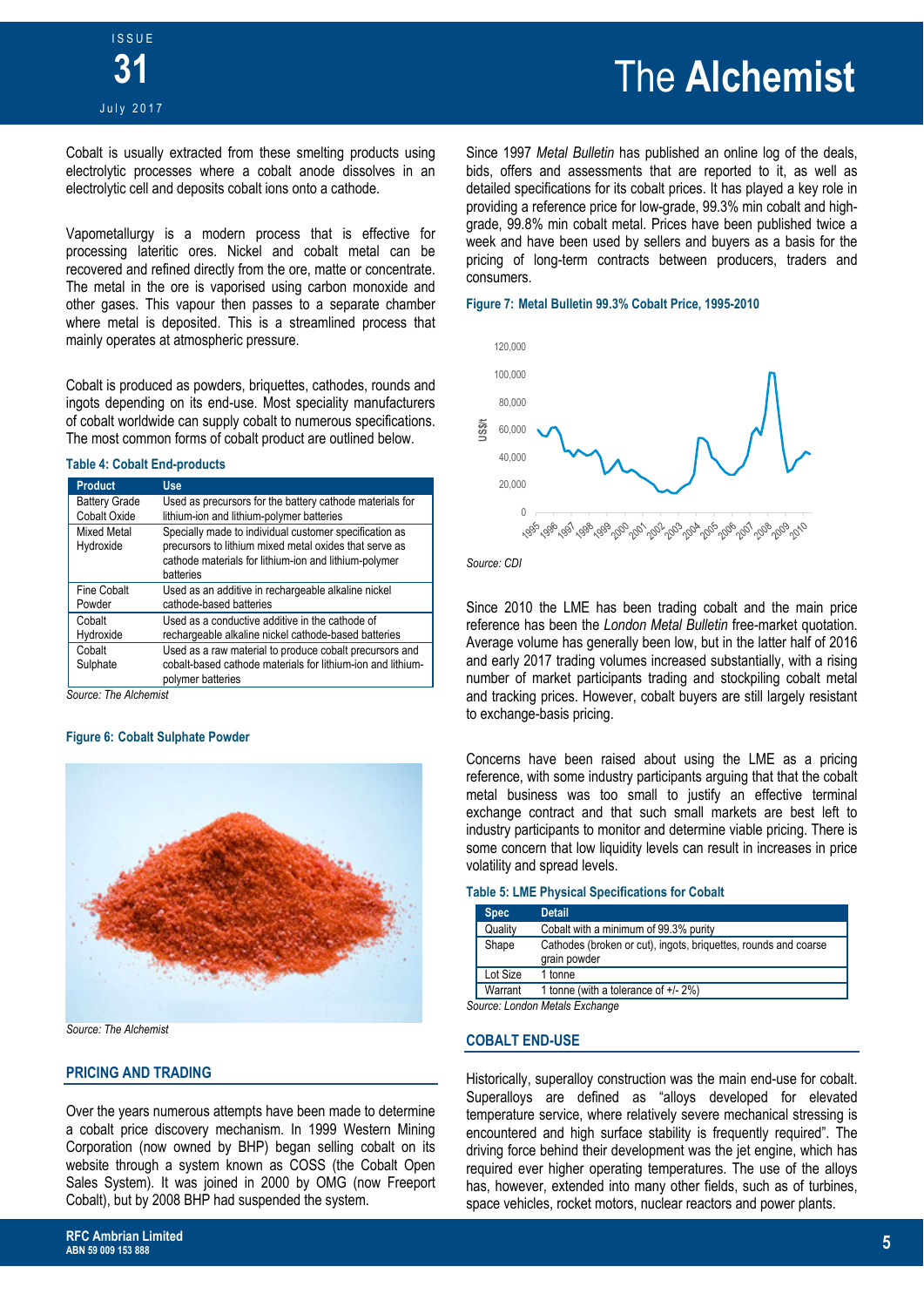Since the early 2000s there have been two major shifts in cobalt demand patterns. First, a significant shift in demand from the US and Western Europe to Asia, due mainly to the strength of the Chinese manufacturing sector. This coincided with the second: the rise of cobalt demand from the battery sector. Today over 45% of all cobalt produced is used in the manufacture of rechargeable batteries.

#### **Figure 8: Cobalt End-use, 2000-2015**



*Source: CDI, The Alchemist*

#### **LITHIUM-ION BATTERIES**

With cobalt demand from superalloys and other lesser end users forecast to grow at a slow rate (anywhere from 1-3% YoY), future demand growth will likely be dominated by the lithium-ion rechargeable battery sector.

Compared with the older nickel-cadmium and nickel metal hydride rechargeable batteries, lithium-ion batteries are preferable as they have a greater specific energy density (energy stored per unit volume), a much lower self-discharge rate and they lack the characteristics that required the older types of battery to go through complete charge cycles in order to avoid 'memory effect' (where shallow discharges would prevent the cells from being unable to discharge properly in the future).

Cobalt is a critical raw material for lithium-ion batteries, where it is required to be supplied in specific chemical form for production of precursor material.

## The **Alchemist**

#### **Figure 9: Electric Vehicle Lithium-ion Battery Producers**



#### *Source: evobsession.com*

Lithium-ion uses a cathode (positive electrode), an anode (negative electrode) and electrolyte as conductor. During discharge, the ions flow from the anode to the cathode through the electrolyte and separator; charge reverses the direction and the ions flow from the cathode to the anode.

When the cell charges and discharges, ions shuttle between cathode (positive electrode) and anode (negative electrode). On discharge, the anode undergoes oxidation, or loss of electrons, and the cathode sees a reduction, or a gain of electrons. Charge reverses the movement.

#### **Figure 10: Basic Architecture of a Lithium-ion Battery**



*Source: Battery University*

Lithium-ion is named for its active materials; the words are either written in full or shortened by their chemical symbols. There are five main types of lithium-ion batteries in use today, which are outlined in the table below.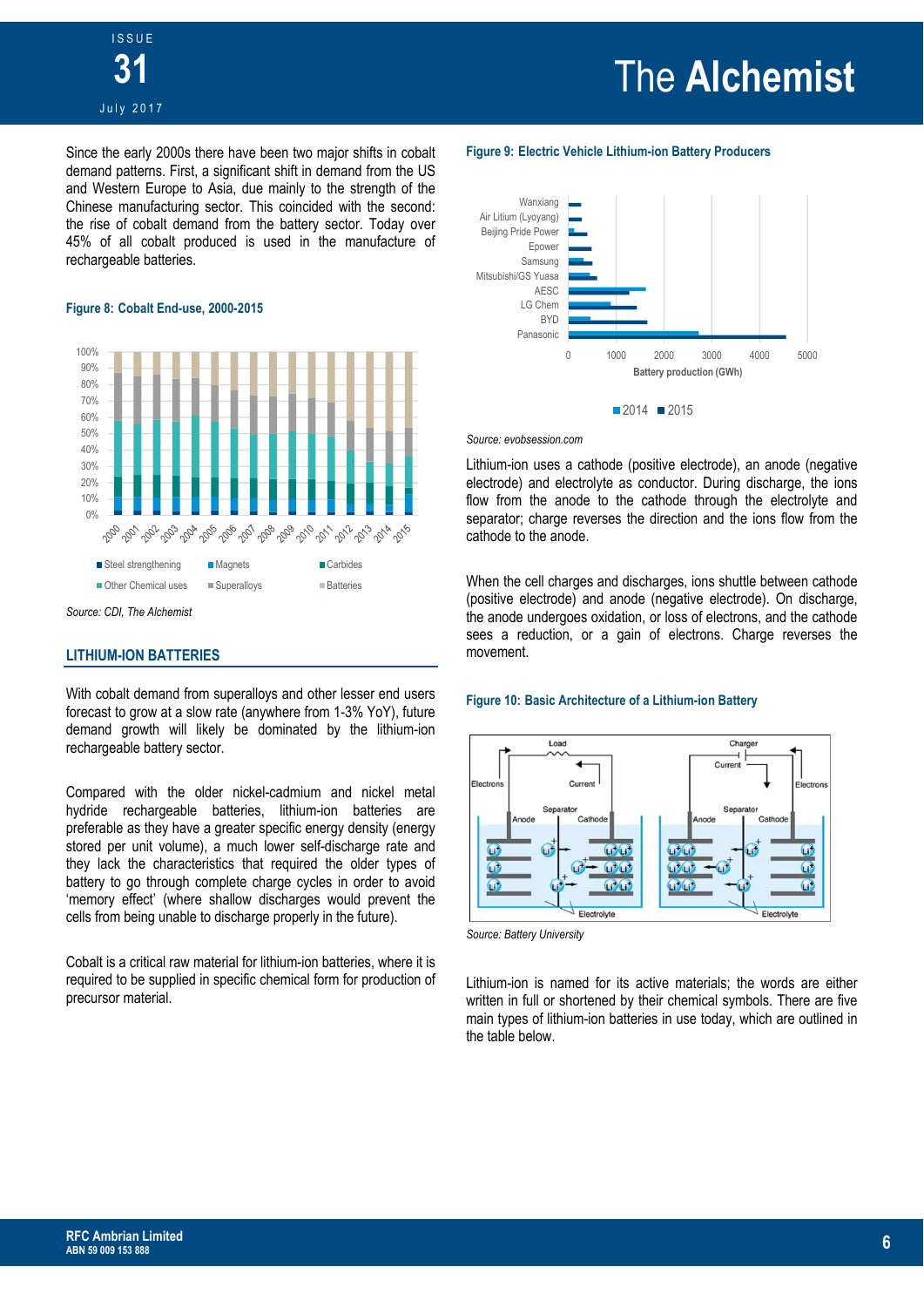#### **Table 6: Common Lithium-ion Batteries**

|             | Co in                |                                                                                                                                                                                                                                                                                                                          | <b>Main</b>                             |
|-------------|----------------------|--------------------------------------------------------------------------------------------------------------------------------------------------------------------------------------------------------------------------------------------------------------------------------------------------------------------------|-----------------------------------------|
| <b>Type</b> | cathode (%)          | <b>Comments</b>                                                                                                                                                                                                                                                                                                          | <b>uses</b>                             |
| LCO         | 60-100               | Lithium cobalt oxide batteries<br>consist of a cobalt oxide cathode<br>and a graphite carbon anode.<br>Drawbacks include a relatively<br>short lifespan, low thermal stability<br>and limited load capabilities                                                                                                          | Apple<br>IPhone,<br>laptops,<br>cameras |
| <b>NMC</b>  | 33.3                 | One of the most successful Li-ion<br>systems. Combining nickel and<br>manganese in the cathode<br>enhances the inherent strength of<br>each element: nickel is known for<br>its high specific energy but poor<br>stability, whereas manganese can<br>achieve low internal resistance but<br>offers a low specific energy | Tesla<br>Powerwall                      |
| <b>NCA</b>  | 15                   | The lithium nickel cobalt aluminium<br>oxide battery, shares similarities<br>with NMC by offering high specific<br>energy, reasonably good specific<br>power and a long life span                                                                                                                                        | Tesla<br>Model S                        |
| <b>LMO</b>  |                      | Used for power tools, medical<br>instruments, as well as hybrid and<br>electric vehicles. Most Li-<br>manganese batteries blend with<br>lithium nickel manganese cobalt<br>oxide (NMC) to improve the<br>specific energy. LMO NMC is<br>chosen for most electric vehicles                                                | Nissan Leaf.<br>Chevy Volt,<br>BMW i3   |
| LFP         | Course The Alchamict | The LFP battery offers good<br>electrochemical performance with<br>low resistance. The key benefits<br>are high current rating and long<br>cycle life, besides good thermal<br>stability, enhanced safety and<br>tolerance if abused                                                                                     | Power tools                             |

*Source: The Alchemist* 

#### **Figure 11: Lithium-ion Battery Production by Type (2015)**



*Source: The Alchemist*

#### **THE FUTURE FOR COBALT**

Any analysis of future demand for cobalt must be framed by three very important points:

- 1. *Growth in traditional industries that use cobalt (ceramics, health, superalloys, etc) is expected to be low.* Thus, rechargeable batteries will provide a substantial portion of forecast demand growth for the foreseeable future.
- 2. *Battery technologies are advancing at a rapid pace.* For this reason, most battery metal demand forecasts will not be projected past 2021, and what is true today may not necessarily be true next year (or even next month!).
- 3. *Cobalt as a constituent of cathodes in today's lithium-ion batteries is substitutable.* This is to varying degrees by nickel and manganese.

#### **Figure 12: Lithium-ion Battery Demand by Sector, 2016 to 2026**





Future demand growth for cobalt is heavily tied to demand for rechargeable batteries. There is little doubt that the demand for these batteries will continue to grow, with the mass take-up of electric vehicles, advances in home and grid storage and the continued popularity of hand-held mobile devices. However, what the demand for cobalt as a constituent of future batteries will be is open to question.

#### **Figure 13: Cobalt Content of Lithium-ion Batteries per kWh**



*Source: The Alchemist*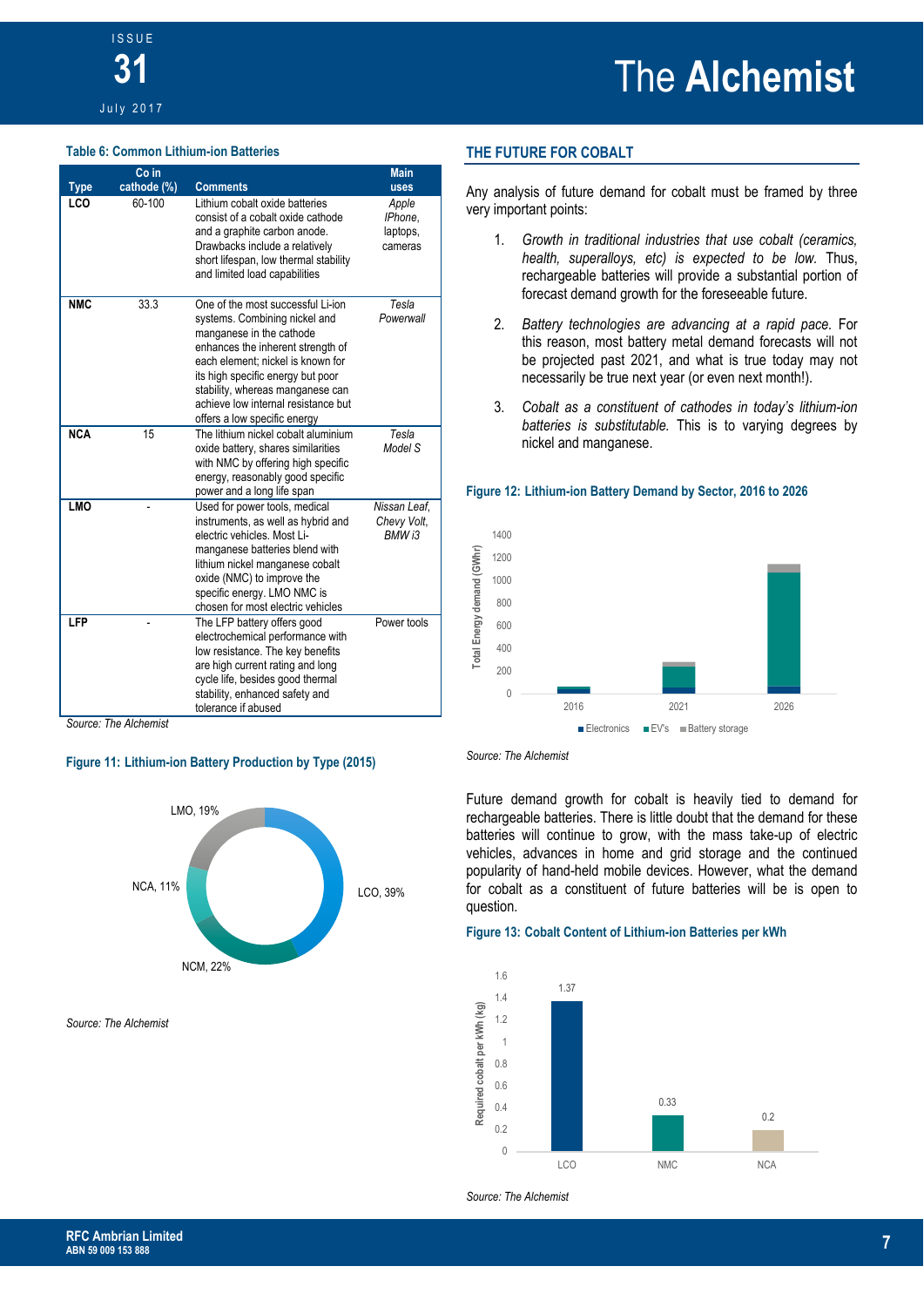### The **Alchemist**

In order for any new technology to be embraced fully, it must make economic sense when held up against its competitors. The three main factors driving battery adoption across the world are: regulations for emissions control; rising renewables energy generation; and falling battery costs. Battery power costs are falling YoY as manufacturing scale rises. However, recent cobalt price rises and scarcity of supply have the potential to arrest the fall in prices, particularly in the more cobalt-intensive LCO and NMC batteries. The chart below shows the assumed cost per kWh for the main battery types at June 2017 commodity prices.

#### **Figure 14: Lithium-ion Batteries Metal Cost per kWh, June 2017**



#### *Source: The Alchemist*

Of these, the one most popular for mobile phones and other hand-held devices is LCO, while electric vehicles prefer NCA and LMO. Recent market analysis suggests that supply-side concerns are prompting battery producers to transition away rapidly from intensive cobalt use in the cathode of NMC and NCA batteries.

Currently, the cathode combination of an NMC is typically onethird nickel, one-third manganese and one-third cobalt, also known as 1:1:1. Current Li-ion research gravitates heavily towards rebalancing the ratio of ni:co:mg in NMC batteries from the current 1:1:1 towards a ratio of 8:1:1.

Furthermore, in a development that may be significantly negative for cobalt demand, NMC batteries are thought by some to be on the cusp of replacing LCO batteries almost entirely within the next few years.

Using the demand analysis for various battery uses (electronics, EVs and battery storage), the appropriate batteries for those uses and their relative cobalt content, *The Alchemist* has plotted the potential demand for cobalt based on a 'worst case' and a 'best case' scenario.

- The 'worst case' scenario for cobalt assumes that all lithium-ion battery demand in 2021 is met by NMC batteries using an 8:1:1: ratio in the cathode (ie, NMC has replaced all LCO in portable electronics).
- The 'best case' scenario for cobalt assumes that all portable electronic demand will continue to be met by LCO batteries (100% Co in cathode), while all electric vehicle batteries use NCA 15 (15% Co in cathode) and all static storage uses NMC 1:1:1. The results are shown below.

*Note: The cobalt demand figures shown in the graph assume that all current non-battery demand for cobalt grows at a rate of 2% YoY from 2016-2021.* 

#### **Figure 15: Cobalt Demand Scenarios 2016-2021**



*Source: CDI, The Alchemist*

What our analysis shows is that, in the 'worst case' scenario, refined cobalt demand in 2021 may be marginally lower than in 2016. In the 'best case' scenario, cobalt demand may be ~80% higher than today. Clearly it is likely that the results will be somewhere in the middle, although it is our view that they will be skewed towards the 'worst case' scenario.

#### **New Supply Sources**

Assuming the cobalt demand picture in 2021 is somewhere between the scenarios, it is likely that new supply sources will be needed to service the demand.

A number of DRC projects are in the development phase, which we think could help to meet or eliminate any potential short-medium term cobalt deficit.

#### **Table 7: DRC Near-term Cobalt Production**

| <b>Owners</b>                          | <b>Project</b>                 | <b>Status</b>                                                                                                                                                      |  |  |  |  |
|----------------------------------------|--------------------------------|--------------------------------------------------------------------------------------------------------------------------------------------------------------------|--|--|--|--|
| Eurasian<br>Resources/<br>Zijin Mining | RTR (tailings and<br>open pit) | Expected to ramp up to full production<br>by late 2017/early 2018 with<br>production of $~14,000$ tpa cobalt                                                       |  |  |  |  |
| Glencore                               | Katanga restart<br>and ramp-up | Previously produced >2,500tpa, but<br>Glencore understood to be reworking<br>mine plan to deliver significantly more<br>production, potentially up to<br>25,000tpa |  |  |  |  |
| Sicomines                              | <b>Project Miniere</b>         | Details and development timeline<br>unclear, but USGS forecasts<br>production of >19,000tpa by 2018                                                                |  |  |  |  |
| <b>Total potential new Co supply</b>   |                                | 35-60,000tpa                                                                                                                                                       |  |  |  |  |
|                                        |                                |                                                                                                                                                                    |  |  |  |  |

*Source: Company reports, SNL* 

These figures suggest that the cobalt deficit is likely to be met by 2021. However, this still leaves the world reliant on the DRC as the main source of cobalt.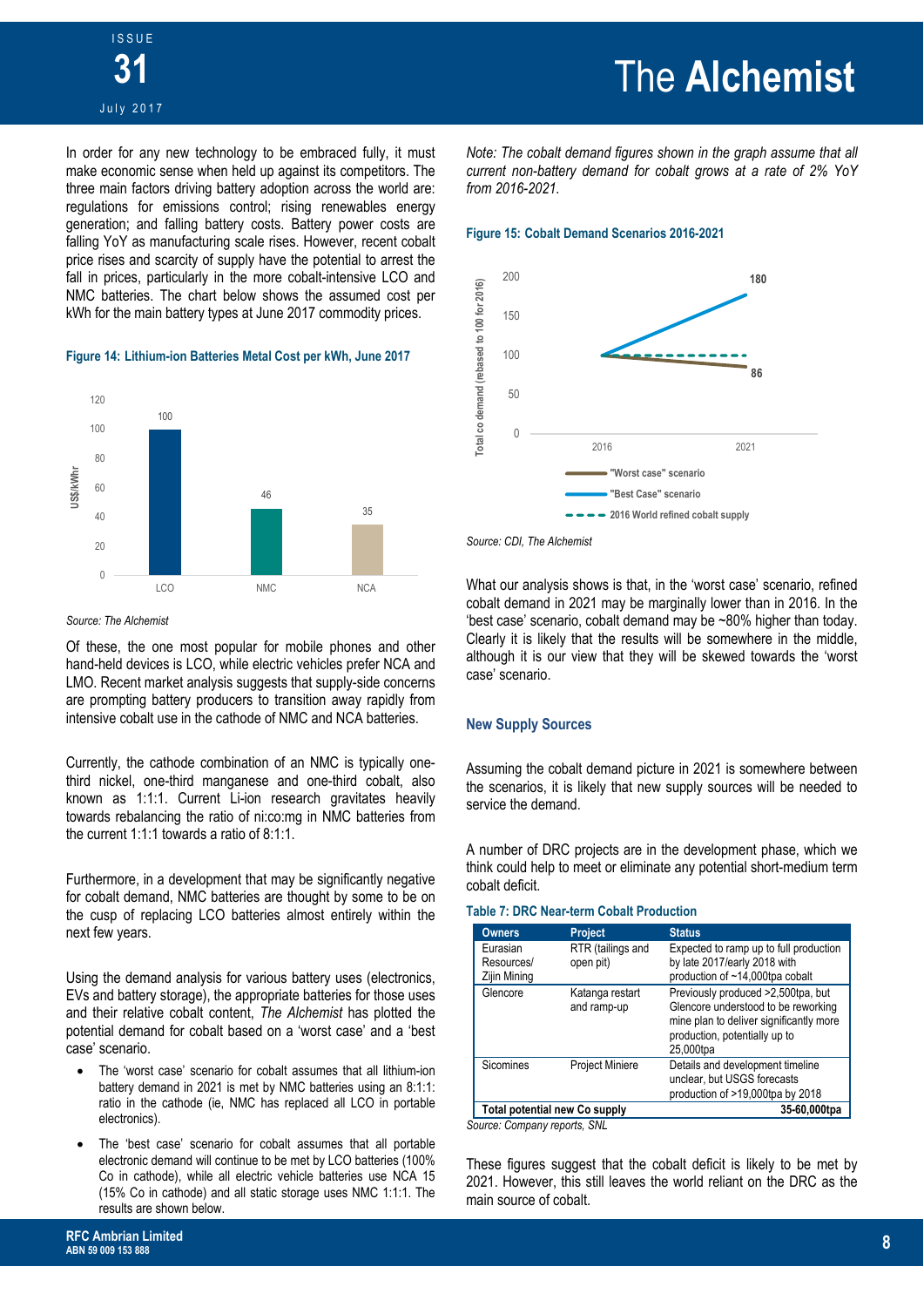#### July 2017

As part of our investigation into potential new sources of world cobalt supply outside the DRC, *The Alchemist* delved into the USGS' 'Minerals Yearbooks' for cobalt from 2010 to 2014. In the books, the USGS publishes a quite comprehensive list of all projects at the feasibility stage that are slated for production in the future.

Of the ~40,000t of ex-DRC new mine development capacity slated by the USGS to come into production by 2016, ~33,000t was forecast by-product production from copper or nickel production, and of this a little over 5,000t was actually produced in 2016, as outlined in Table 8.

*The Alchemist* has not individually checked the status of each potential development in the list and makes no comment on the merit or possibility for each development to come to fruition. While many might have stalled for technical or corporate reasons, the evidence suggests that most simply don't stack up economically as nickel-cobalt or copper-cobalt developments.

Hence, outside the DRC cobalt supply is still largely constrained by copper and nickel market dynamics. Absent a sustained upswing in the prices of both copper and nickel, it is hard to see where substantial new supply will come from.

#### **Table 8: Forecast Cobalt Production ex-DRC vs. Actual Supply**

#### **A Brief Note on the DRC**

The causes and historic issues fuelling conflict in the DRC are manifold and very complex. Suffice to say the country is in an extremely dysfunctional state and has been for some time, which is unsurprising given its horrific legacy of colonialism and conflict by proxy.

The people of the DRC live in some of the poorest conditions on earth: infrastructure in many places is non-existent, corruption is rampant across all walks of life and armed conflict is an ever-present threat, especially in the restive east of the country near the borders with Uganda, Rwanda and Burundi. Unsurprisingly, the country ranks 184<sup>th</sup> of 189 in the World Bank ease of doing business index. Many observers are reporting recent increases in civil unrest; there have been attacks on police and the armed forces, large jail breaks and massive demonstrations in the capital Kinshasa. Under these circumstances, many, including the ex-head of the UN, Kofi Annan, are making dire warnings about the potential for the recommencement of war, which also has the potential to draw in a large number of external actors and provoke wide-scale disruption to Central and West Africa.

| <b>Forecast first</b><br>production | <b>Country</b>          | Project                 | <b>Main</b><br>commodity | Ore<br>type              | <b>Forecast</b><br>prod (tpa) | <b>Actual prod</b><br>2016 (t) |
|-------------------------------------|-------------------------|-------------------------|--------------------------|--------------------------|-------------------------------|--------------------------------|
| 2014                                | Cameroon                | Nkamouna                | Cobalt                   | Nickel-cobalt laterite   | 6,100                         | 0                              |
| 2012                                | Madagascar              | Ambatovy                | Copper                   | Nickel-cobalt laterite   | 5,600                         | 3,273                          |
| 2011                                | Australia               | <b>Gladstone Nickel</b> | Nickel                   | Nickel-cobalt laterite   | 5,000                         | 0                              |
| 2014                                | Philippines             | Mindoro Nickel          | <b>Nickel</b>            | Nickel-cobalt laterite   | 3,300                         | 0                              |
| 2011                                | Papua New               | Ramu                    | <b>Nickel</b>            | Nickel-cobalt laterite   | 3,300                         | 1,600                          |
| 2013                                | Australia               | Wingellina Nickel       | Nickel                   | Nickel-cobalt laterite   | 3,000                         | 0                              |
| 2014                                | Zambia                  | Ichimpe                 | Copper                   | Copper-cobalt ore        | 2,000                         | 0                              |
| 2013                                | Canada                  | <b>NICO</b>             | Gold                     | Gold-cobalt-<br>bismuth- | 1,860                         | 0                              |
| 2015                                | Mexico                  | El Boleo                | Copper                   | Copper-cobalt-zinc-      | 1,700                         | 420                            |
| 2013                                | Zambia                  | Muliashi                | Copper                   | Copper-cobalt oxide      | 1,500                         | 0                              |
| 2011                                | Australia               | Niwest                  | Nickel                   | Nickel-cobalt laterite   | 1,400                         | 0                              |
| 2011                                | Australia               | Ravensthorpe            | <b>Nickel</b>            | Nickel-cobalt laterite   | 1,400                         | 0                              |
| 2012                                | United<br><b>States</b> | Idaho Cobalt            | Cobalt                   | Cobalt-copper-gold       | 1,260                         | 0                              |
| 2012                                | Finland                 | Outokumpu               | Copper                   | Copper-zinc-cobalt       | 940                           | 0                              |
| 2014                                | Philippines             | Acoje                   | Nickel                   | Nickel-cobalt laterite   | 930                           | 0                              |
| 2016                                | Turkey                  | Caldag                  | Nickel                   | Nickel-cobalt laterite   | 900                           | 0                              |
| 2016                                | Australia               | Nova Nickel             | Nickel                   | Nickel sulphide          | 850                           | 0                              |

*Source: USGS, SNL*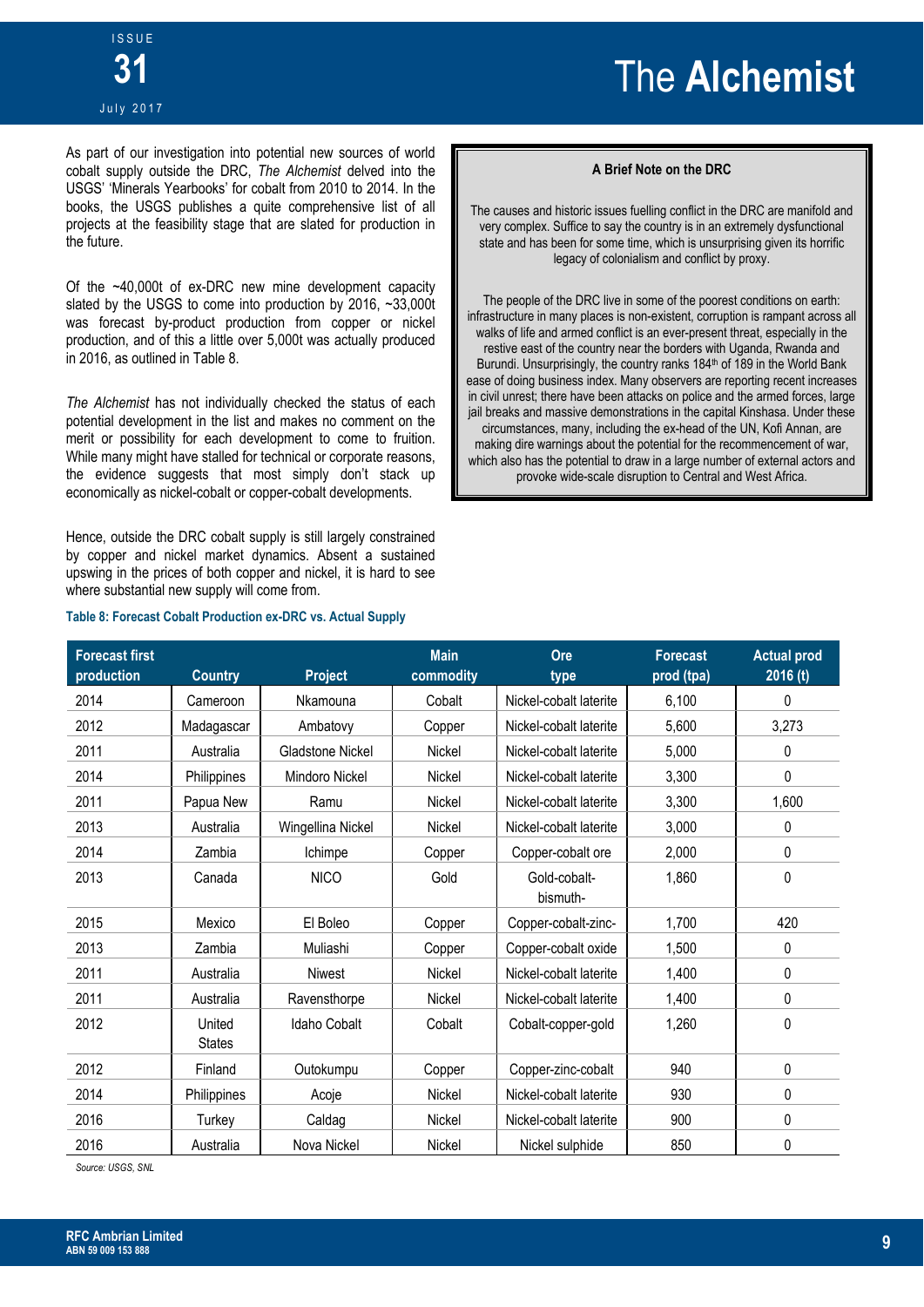#### **OTHER POTENTIAL "NEW" SUPPLY SOURCES**

#### **Stockpiles**

An analysis of the USGS supply and demand figures outlined in the graph on page 3 suggests a cumulative oversupply of ~75,000t of refined cobalt in the world market between 2010-15. Stockpile figures for refined cobalt are notoriously hard to come by (most is probably in China), but the figures suggest that there may be a significant overhang of unused refined material to be worked through that could meet some of the demand in the years ahead.

#### **Recycling**

Recycled cobalt is recovered from the production processes of manufacturers of applications like hard metal and cemented carbide tools or rechargeable batteries, petrochemical catalysts and alloys used in aerospace applications. Cobalt recycling from applications in pigments, glass, paints, etc, is not possible as these are dissipative. Accurate figures on rates of recycling and 'new' cobalt supply derived from it are hard to come by, but growth in the worldwide recycling rate is unlikely to add significant new supply in the near term.

#### **Sea-floor Mining**

Significant metalliferous resources exist in various sea-floor deposits around the world. In the case of cobalt, these occur as ferromanganese oxide concretions on the sea-floor that have been enriched in cobalt by extraction from sea water and pore fluids from muds.

However, to date, no sea-floor metalliferous mining has ever been carried out and most attempts to commercialise ocean-floor mining to date have been stymied by technological, political, environmental and funding issues. It is therefore highly unlikely that sea-floor mining can provide sufficient new cobalt supply in the short-medium term.

#### **PUBLIC MARKETS**

After a moribund period between 2009 and 2015, M&A activity in cobalt projects and companies has seen a major upswing, both in terms of number of deals and total deal value. (Deal value for 2017 is heavily skewed by Glencore's purchase of 31% of the Mutanda property for US\$922m.)

**Figure 16: Cobalt M&A 2007-2017** 



*Source: SNL*

#### **Exposure to Cobalt**

Unfortunately, exposure to pure-play cobalt production for mining investors today is near-impossible. The top 20 producers of the metal are dominated by large diversifieds, Chinese diversifieds, private groups and nickel producers.

#### **Figure 17: Attributable Cobalt Production by Company, 2016**



*Source: SNL*

However, there are a few companies that give investors exposure to both cobalt metal and cobalt end products.

#### **Cobalt 27 Capital (TSX:KBLT)**

Started trading on the TSX Venture Exchange on 23 June after a C\$200m IPO. The company aims to offer investors access to physical cobalt and owns over 2,000t of cobalt metal, which will be stored in secure warehouses in Europe and North America but must be further refined to be used in lithium-ion batteries. The company's holdings come from a group of investors, including Pala Investments. Cobalt 27 also plans to make streaming deals with cobalt-producing companies, and has already acquired royalties on eight explorationstage properties containing cobalt.

### The **Alchemist**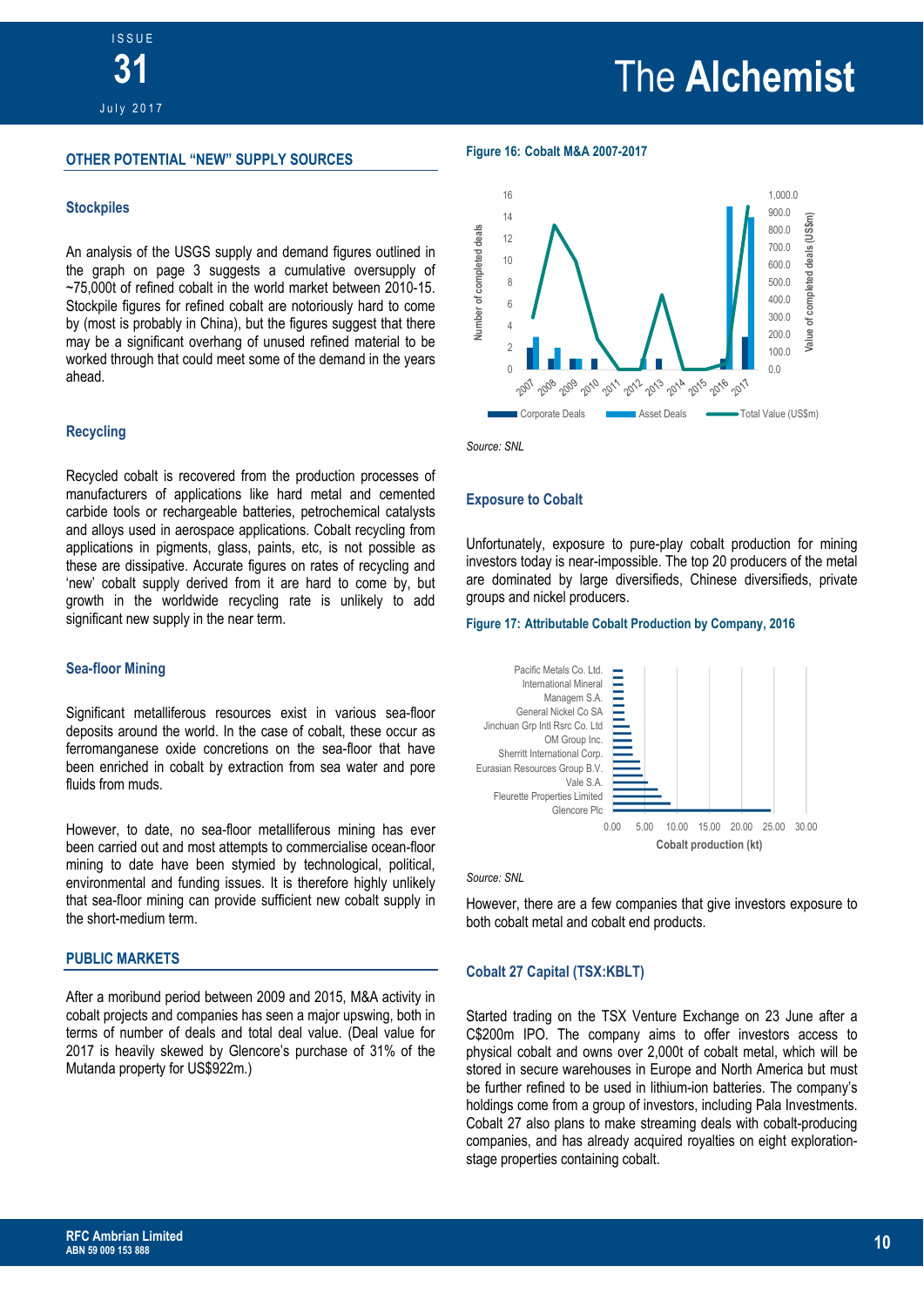#### **Umicore (BRU:UMI)**

Umicore is a global materials technology and recycling group, with about 10,000 employees and a turnover of €11.1bn. Umicore generates the majority of its revenues from (and dedicates most of its R&D efforts to) clean technologies, such as emission control catalysts, materials for rechargeable batteries and recycling; as such, it has a significant market share in cobalt end products.

Furthermore, there are a number of publicly-listed juniors that are developing projects in stable jurisdictions, wherein cobalt is a key value-driver in the potential product mix. The more advanced are summarised below. *The Alchemist* cautions that a cursory analysis of the differentials between market caps and potential capital costs of the projects points to the likely difficulties of many of the projects being brought to production.

#### **CONCLUSION**

We began our investigation into the cobalt market in order to try and understand what is driving demand and whether existing or likely supply could match it. There has been a lot of attention paid to the role of cobalt in the near-medium-term rise in lithium-ion batteries for electric vehicles and stationary storage.

Our investigations have led us to temper our excitement about the medium-longer-term demand outlook for cobalt. Non-battery uses of cobalt will continue to demand a significant market share and are forecast to grow at a slow, but steady, rate. Indications are that supply-side worries are driving battery producers to reduce their reliance on cobalt significantly through technological advances.

Major projects coming on stream in DRC in the near-medium term may wipe out most of the potential deficit in cobalt supply, but will continue to leave the world over-reliant on the DRC as a supply source. *The Alchemist* suggests that any coming supply shock from DRC will, counter-intuitively, seriously dent the long-term prospects for new cobalt development.

| Project<br>name | <b>Main Owner</b>                      | <b>Market</b><br>Cap<br>(US\$m) | <b>Exchange</b> | Project<br>location | <b>Development</b><br>stage | Co<br><b>Resource</b><br>(000t) | <b>Potential</b><br>Capital<br>Cost<br>(US\$m) | <b>Potential</b><br>cobalt<br>production<br>(tpa) | <b>Potential</b><br>product<br>mix |
|-----------------|----------------------------------------|---------------------------------|-----------------|---------------------|-----------------------------|---------------------------------|------------------------------------------------|---------------------------------------------------|------------------------------------|
| Idaho           | eCobalt Solutions Inc.                 | 113                             | <b>TSX</b>      | <b>USA</b>          | Feasibility<br>Started      | 25                              | 147                                            | 1.257                                             | Cobalt,<br>Copper                  |
| Kalgoorlie      | Ardea Resources<br>Limited             | 27                              | <b>ASX</b>      | Australia           | Scoping study               | 386                             | 613                                            | 900                                               | Cobalt,<br>Nickel                  |
| Mt Thirsty      | <b>Barra Resources</b><br>Limited      | 18                              | <b>ASX</b>      | Australia           | Scoping study               | 20                              | 400                                            | <b>NA</b>                                         | Cobalt,<br>Nickel                  |
| <b>Niwest</b>   | <b>GME Resources</b><br>Limited        | 22                              | <b>ASX</b>      | Australia           | Scoping study               | 52                              | 345                                            | <b>NA</b>                                         | Nickel,<br>Cobalt                  |
| Sconi           | <b>Australian Mines</b><br>Limited     | 24.5                            | <b>ASX</b>      | Australia           | Feasibility<br>Started      | 54                              | 597                                            | 675                                               | Scandium,<br>Cobalt                |
| Syerston        | Clean TeQ Holdings<br>Limited          | 309.6                           | <b>ASX</b>      | Australia           | Feasibility<br>Started      | 114                             | 705                                            | 3.222                                             | Scandium.<br>Cobalt,<br>Nickel     |
| Thackaringa     | <b>Cobalt Blue Holdings</b><br>Limited | 13                              | <b>ASX</b>      | Australia           | Scoping study               | 49                              | <b>NA</b>                                      | <b>NA</b>                                         | Cobalt                             |
| Werner Lake     | Global Energy Metals<br>Corp           | 3.9                             | TSX-V           | Canada              | Scoping study               | <b>NR</b>                       | <b>NA</b>                                      | <b>NA</b>                                         | Cobalt,<br>Copper                  |

#### **Table 9: Junior Cobalt Development Companies**

*Source: SNL*